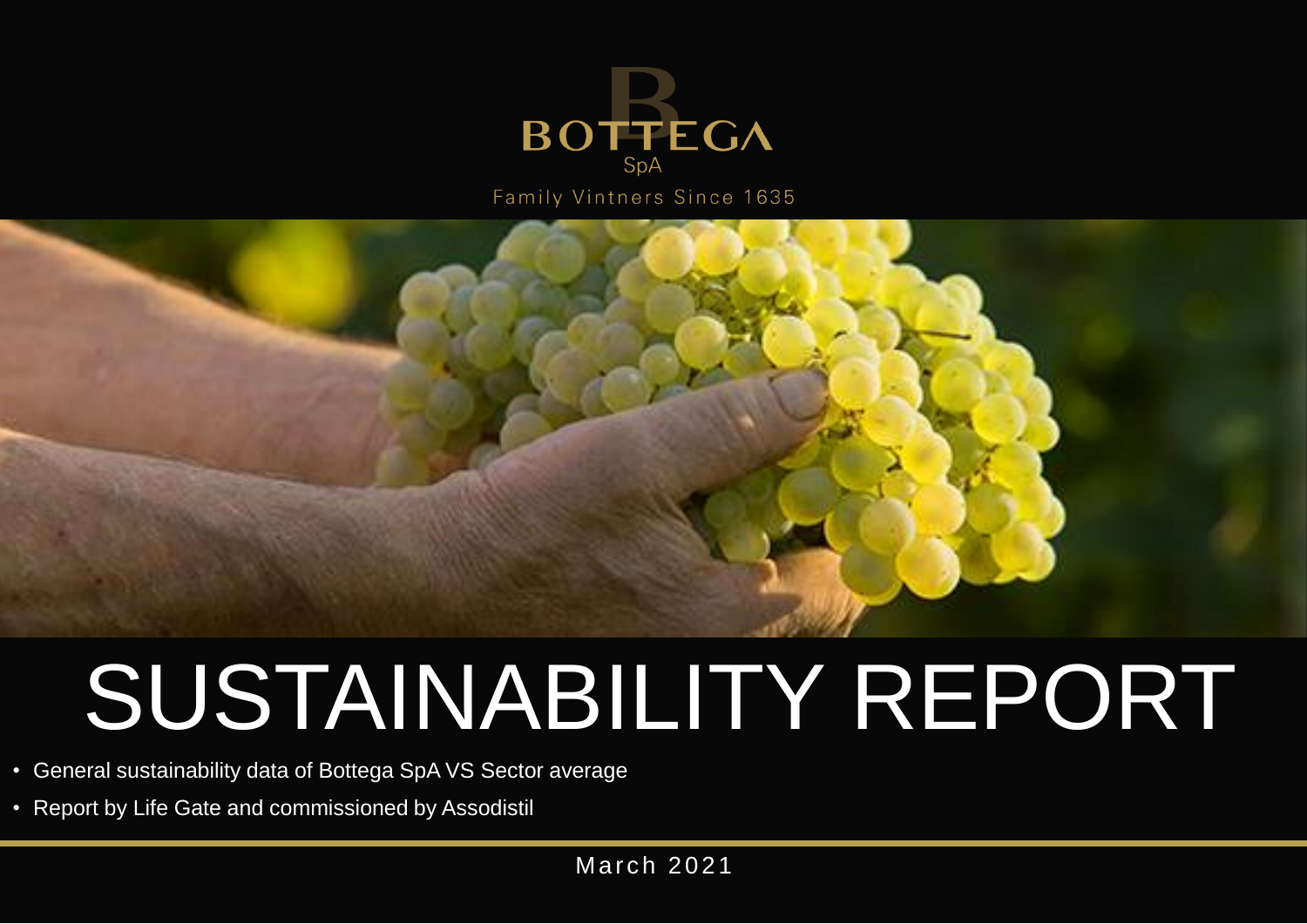## Use of main raw materials

| <b>USE OF MAIN RAW MATERIALS</b>            | <b>Units of</b> | <b>BOTTEGA SPA</b> | <b>NATIONAL</b><br><b>TOTAL</b><br><b>AMOUNT</b> | <b>Percentage of</b><br><b>Bottega over</b><br>total national |
|---------------------------------------------|-----------------|--------------------|--------------------------------------------------|---------------------------------------------------------------|
| <b>PER TIPOLOGY</b>                         | measure         | 2019               | 2019                                             | <b>Assodistil</b>                                             |
|                                             |                 | Quantity           | Quantity                                         | companies                                                     |
| <b>Wine masses</b>                          | $+*$            | 6.404              | 15.299                                           | 41,9%                                                         |
| <b>Musts/Partially fermented musts</b>      | $+*$            | 464                | 467                                              | 99,4%                                                         |
| <b>Alcohol and Grappa (Raw distillates)</b> | $+*$            | 418                | 11.652                                           | 3,6%                                                          |
| <b>Grape marcs</b>                          | $+*$            | 2.568              | 534.240                                          | 0,5%                                                          |

 $t^*$ = ton

#### Notes on data:

Bottega covers a high share of musts compared to the other members, as it is a company that also produces wines, while it has a lower weight in the consumption of marc, as it does not have distillation as its main activity (11 member companies participated in the Sustainability Report Project; therefore we can take as a reference an average share of 9-10%)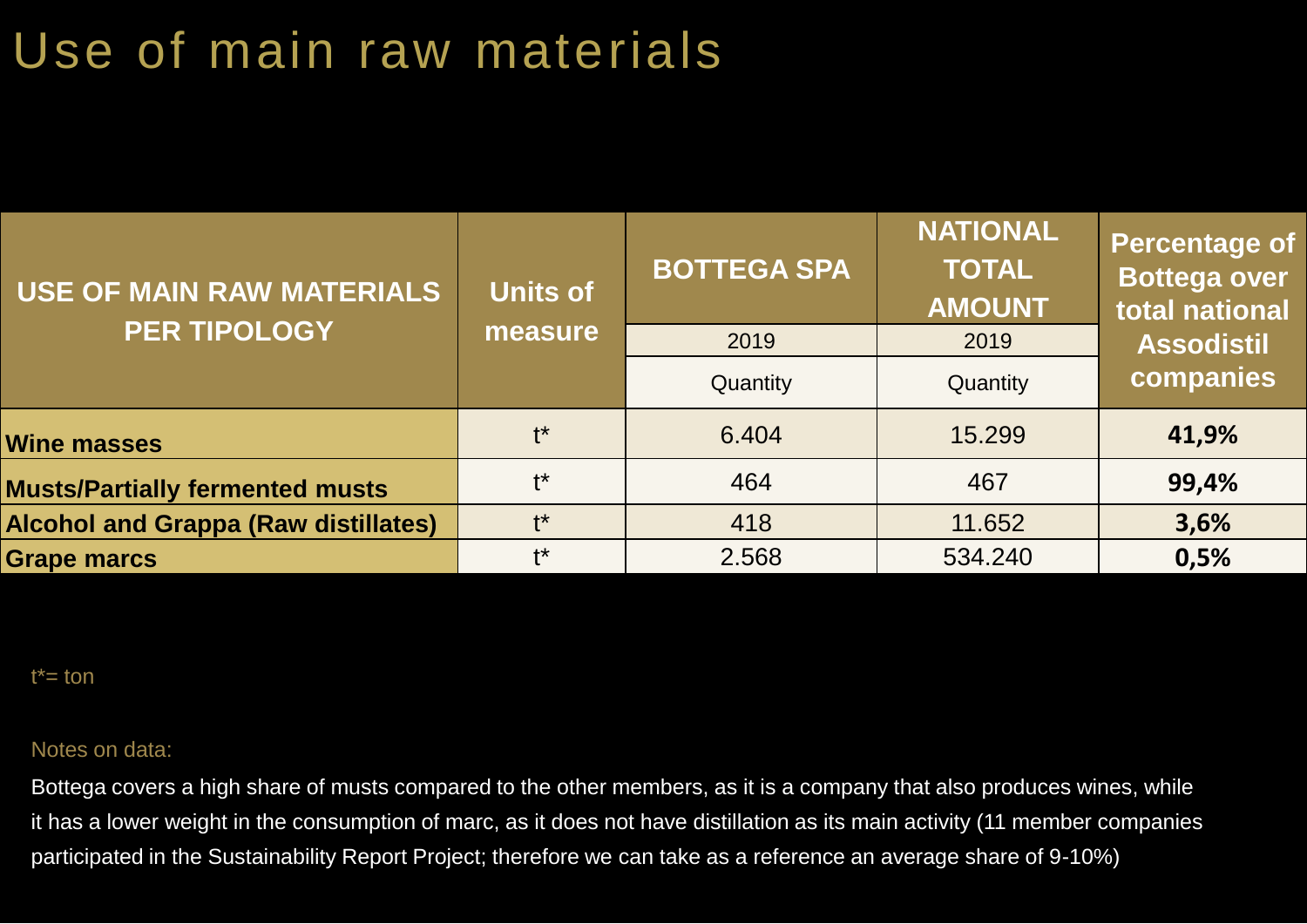### Direct CO2 emissions Bottega records **-88%** lower than the sector average

| <b>DIRECT CO2 EMISSIONS</b> | <b>Units of</b> | <b>BOTTEGA</b><br><b>SPA</b> | <b>NATIONAL</b><br><b>TOTAL</b><br><b>AMOUNT</b> | <b>Percentage</b><br>of emissions<br>compared to | <b>Percentage</b><br>of Bottega<br>emissions |
|-----------------------------|-----------------|------------------------------|--------------------------------------------------|--------------------------------------------------|----------------------------------------------|
|                             | measure         | 2019                         | 2019                                             | the national                                     | compared to                                  |
|                             |                 | Quantity                     | Quantity                                         | total                                            | <b>sector</b><br>average                     |
| <b>Natural gas</b>          | $t^*$           | 83                           | 33.503                                           | 0,1%                                             | $-97%$                                       |
| <b>Gasol</b>                | $t^{\star}$     | $\Omega$                     | 1.561                                            | 0,0%                                             | $-100%$                                      |
| <b>LPG</b>                  | $t^*$           | 317                          | 1.180                                            | 24,0%                                            | 195%                                         |
| <b>Diesel</b>               | $t^*$           | 5                            | 209                                              | 2,8%                                             | $-73%$                                       |
| <b>Biogas</b>               | $t^*$           | $\Omega$                     | 35                                               | 0,0%                                             | $-100%$                                      |
| <b>TOTAL CONSUMPTION</b>    | $+*$            | 404                          | 36.488                                           | 0,92%                                            | $-88%$                                       |

 $t^*$ = ton

#### Note sui dati:

Bottega consumes very little methane (a small amount for the Fontanafredda office heating system), while it uses LPG to power the boilers for steam production. On LPG we are slightly above the national average, but we do not use diesel for heating.

The company's virtuousness can be seen in the total, where Bottega records a figure significantly lower than the sector average: **- 88%.**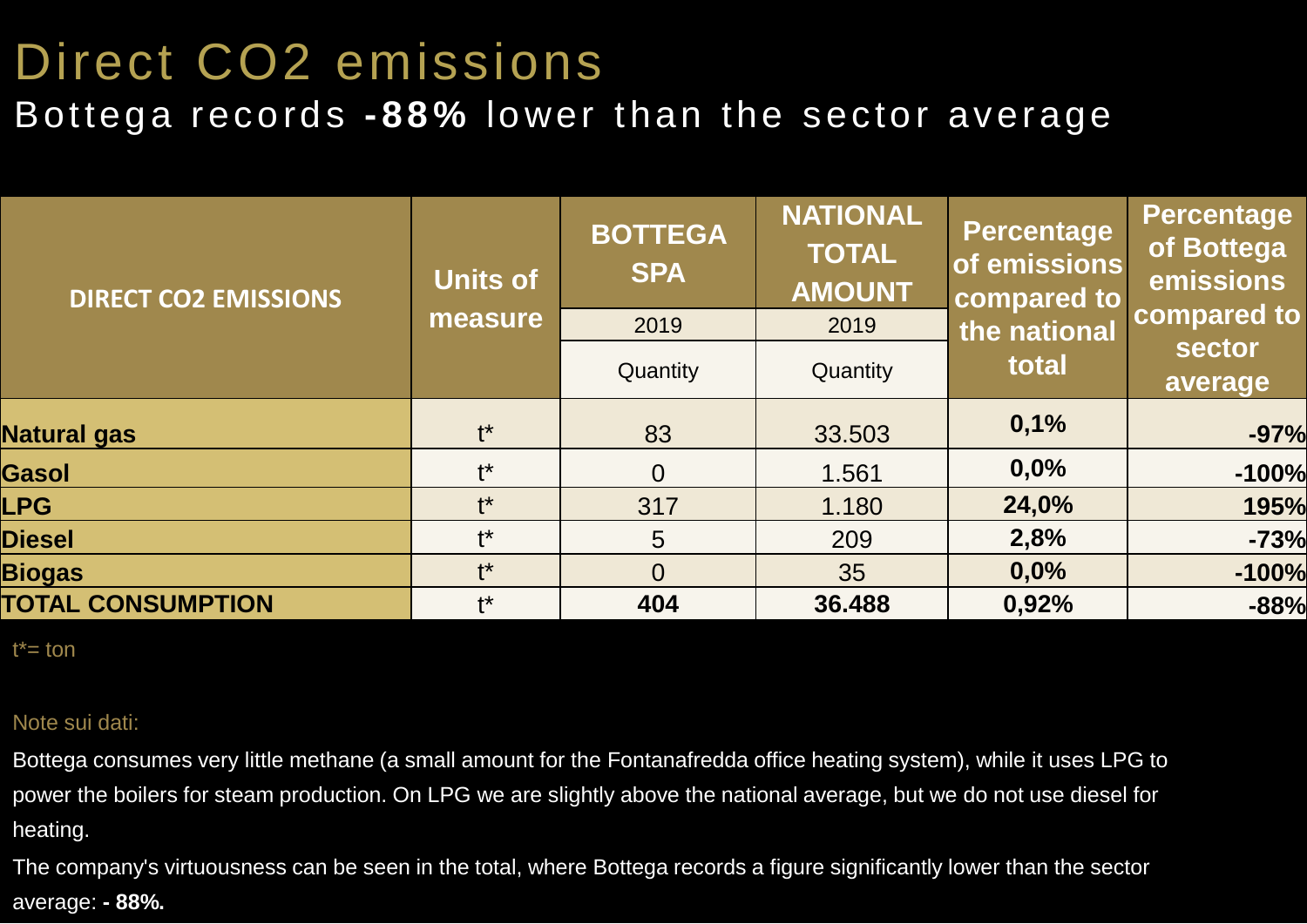# Purchased electricity

Bottega uses 78,2% energy from alternative sources

| <b>TOTAL PURCHASED</b>                      | <b>Units of</b> | <b>BOTTEGA SPA</b> | <b>NATIONAL</b><br><b>TOTAL</b><br><b>AMOUNT</b> | Percentage<br>of electricity | Percentage<br>of electricity<br>purchased |
|---------------------------------------------|-----------------|--------------------|--------------------------------------------------|------------------------------|-------------------------------------------|
| <b>ELECTRICITY</b>                          | measure         | 2019               | 2019                                             | purchased                    | by type                                   |
|                                             |                 | Quantity           | Quantity                                         | by type                      | compared to<br>sector<br>average          |
| <b>From renewable sources</b>               | $Gi^*$          | 8.283              | 10.497                                           | 78,2%                        | 768%                                      |
| <b>From non-renewable</b><br><b>sources</b> | Gi*             | $\blacksquare$     | 35.513.141                                       | 0,0%                         | $-100%$                                   |
| <b>TOTAL CONSUMPTION</b>                    | Gj*             | 8.283              | 35.523.638                                       | 0,0%                         | $-100%$                                   |

Gj\*= Giga joule (1 Gj = 1 million kilowatt / 1 billion watt)

Note sui dati:

Bottega **only** buys certified electricity produced from **fully renewable sources** and covers 78% of the energy from alternative sources of the total of its member companies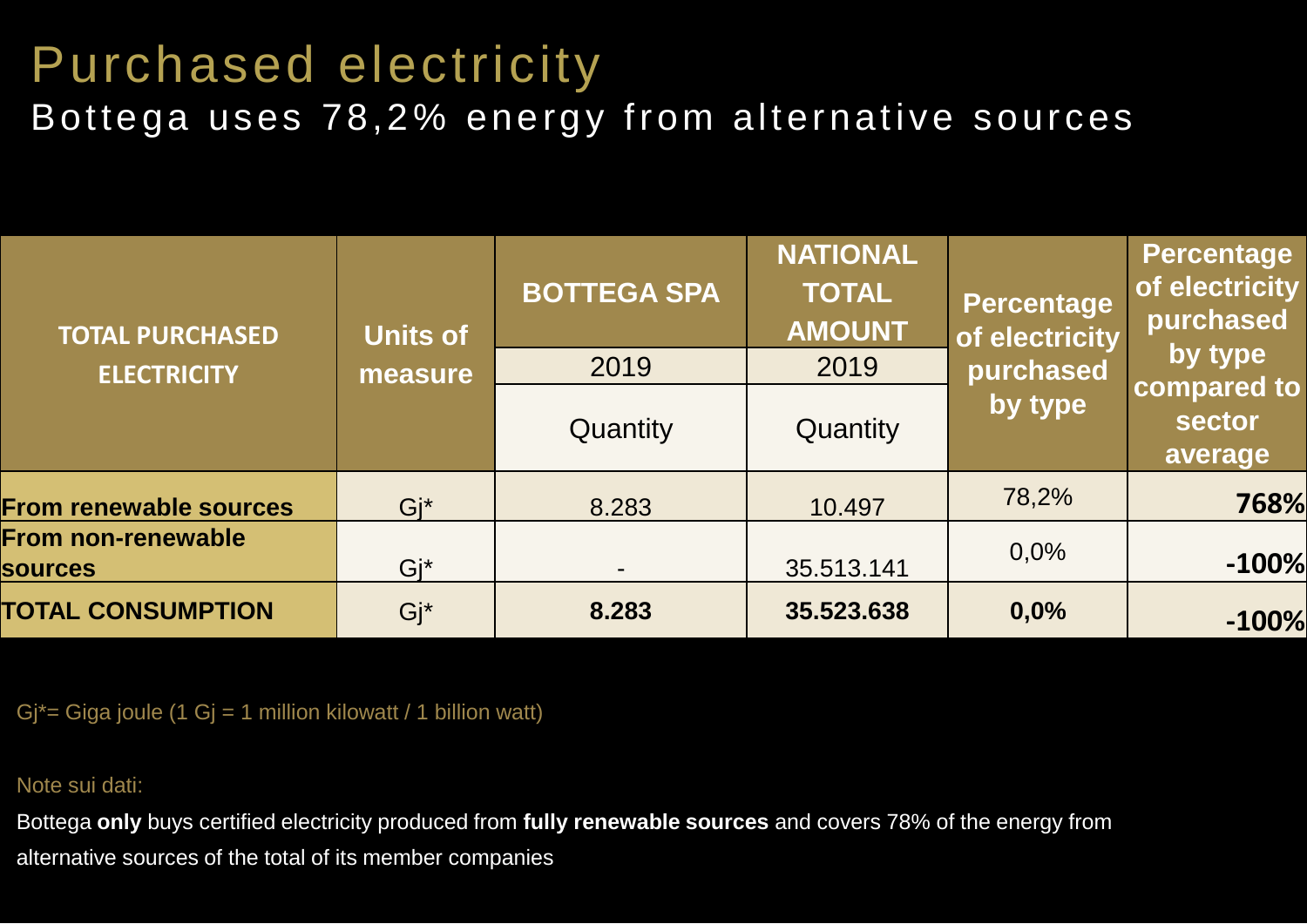### Water withdrawals by source

#### Bottega consumes 59% lower of mains water compared to the National average

| <b>WATER WITHDRAWALS BY</b><br><b>SOURCE (SWEET WATER)</b> | <b>Units of</b><br>measure | <b>BOTTEGA SPA</b><br>2019 | <b>NATIONAL</b><br><b>TOTAL</b><br><b>AMOUNT</b><br>2019 | <b>Percentage of</b><br>water<br>consumed by<br>type over total | <b>Percentage of</b><br>water<br>consumed by<br><b>Bottega</b> |  |
|------------------------------------------------------------|----------------------------|----------------------------|----------------------------------------------------------|-----------------------------------------------------------------|----------------------------------------------------------------|--|
|                                                            |                            | Quantity                   | <b>Quantity</b>                                          | <b>sector</b><br>considered                                     | compared to<br>the average<br>considered                       |  |
| <b>Groundwater</b>                                         | $m3^*$                     | 359.389                    | 1.418.336                                                | 24,3%                                                           | 179%                                                           |  |
| <b>Third-party water resources</b>                         | $m3^*$                     | 29,240                     | 777.214                                                  | 3,6%                                                            | $-59%$                                                         |  |
| <b>Surface water</b>                                       | $m3^*$                     | $\overline{0}$             | 138.763                                                  | 0,0%                                                            | $-100%$                                                        |  |
| <b>TOTAL CONSUMPTION</b>                                   | $m3^*$                     | 388.629                    | 704.412                                                  | 49,4%                                                           | 507%                                                           |  |

m3\*= Metri cubi

Note sui dati:

Bottega consumes a lot of groundwater (**NOT drinkable**) to feed the geothermal plants and, in addition, has very low consumption, compared to the national average, of mains water: **- 59%.**

Bottega does not consume surface water.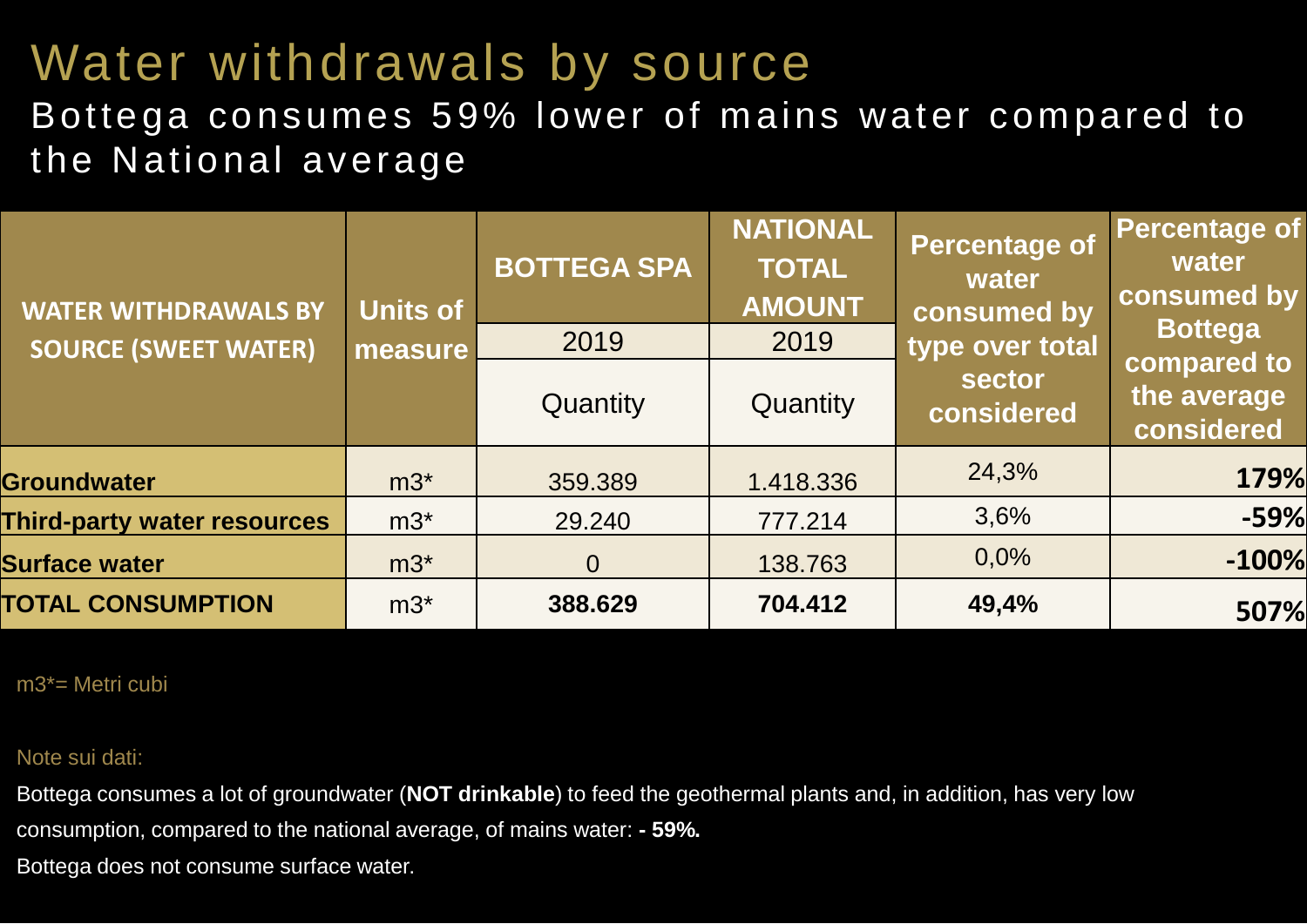### Waste by disposal method

Compared to the National average, Bottega produces fewer nondangerous waste (4,9%) and recovers 99% of the dangerous ones.

| <b>WASTE BY DISPOSAL METHOD</b>            | <b>Units of</b> | <b>NATIONAL</b><br><b>BOTTEGA</b><br><b>TOTAL</b><br><b>SPA</b><br><b>AMOUNT</b> |                | <b>Percentage of</b><br>waste disposal | <b>Percentage of</b><br>waste disposal |  |
|--------------------------------------------|-----------------|----------------------------------------------------------------------------------|----------------|----------------------------------------|----------------------------------------|--|
|                                            | measure         | 2019                                                                             | 2019           | method over total<br>considered        | method on<br>average                   |  |
|                                            |                 | Quantity                                                                         | Quantity       |                                        | considered                             |  |
| <b>NON-DANGEROUS</b>                       |                 |                                                                                  |                |                                        |                                        |  |
| <b>Recovery, including energy recovery</b> | $kg^*$          | 599.000                                                                          | 11.188.292     | 4,9%                                   | $-41%$                                 |  |
| Landfill                                   | $kg^*$          | 296.000                                                                          | 1.086.900      | 14,8%                                  | 200%                                   |  |
| <b>Recycling</b>                           | $kg^*$          |                                                                                  | 121.481        |                                        | $-100%$                                |  |
| <b>Composting</b>                          | $kg*$           | 76.000                                                                           | 144.450        | 48,7%                                  | 479%                                   |  |
| <b>TOTAL</b>                               | $kg*$           | 971.000                                                                          | 12.541.123     | 6,2%                                   | $-15%$                                 |  |
| <b>DANGEROUS</b>                           |                 |                                                                                  |                |                                        |                                        |  |
| <b>Recovery, including energy recovery</b> | $kg*$           | 3.100                                                                            | 17.103         | 24,0%                                  | 99%                                    |  |
| Landfill                                   | $kg^*$          |                                                                                  | 36.038         |                                        | $-100%$                                |  |
| <b>Other</b>                               | $kg^*$          |                                                                                  | 7.560          |                                        | $-100%$                                |  |
| <b>Recycling</b>                           | $kg*$           |                                                                                  | 1.892          |                                        | $-100%$                                |  |
| <b>Incineration</b>                        | $kg*$           |                                                                                  | $\overline{0}$ |                                        | 0%                                     |  |
| <b>TOTAL</b>                               | $kg*$           | 3.100                                                                            | 62.593         | 11,0%                                  | $-46%$                                 |  |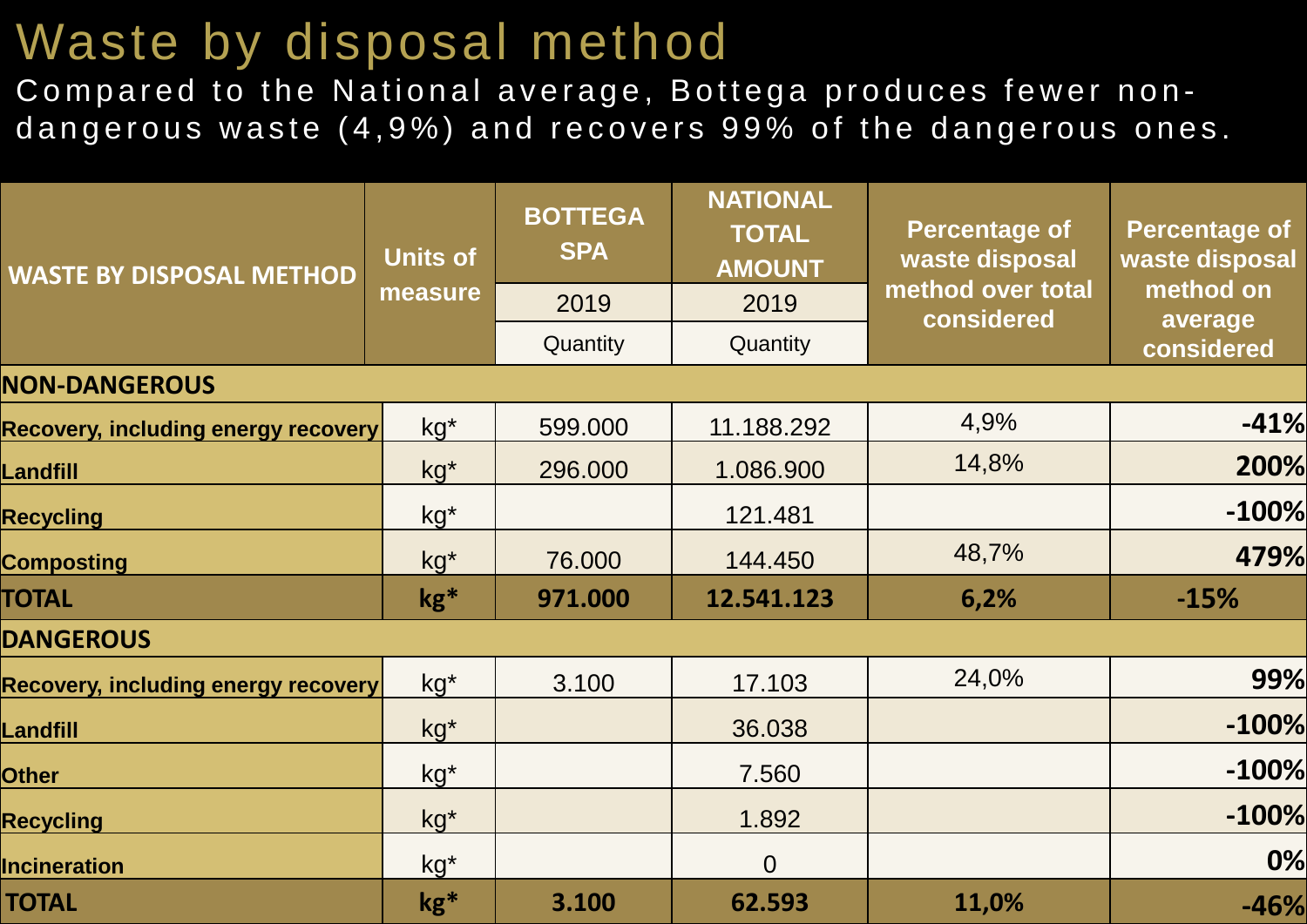### Waste by disposal method

Kg\*= Kilogram

Notes on data:

#### NON-DANGEROUS WASTE

The composting data refers to pruning residues left in the soil and, given the size of the vineyards owned, the percentage compared to the national average is very high.

DANGEROUS WASTE (neon tubes, mineral oils for maintenance, electrical equipment) For dangerous waste, Bottega is in line with the national average (11% of the total), but above all it is fully recovered.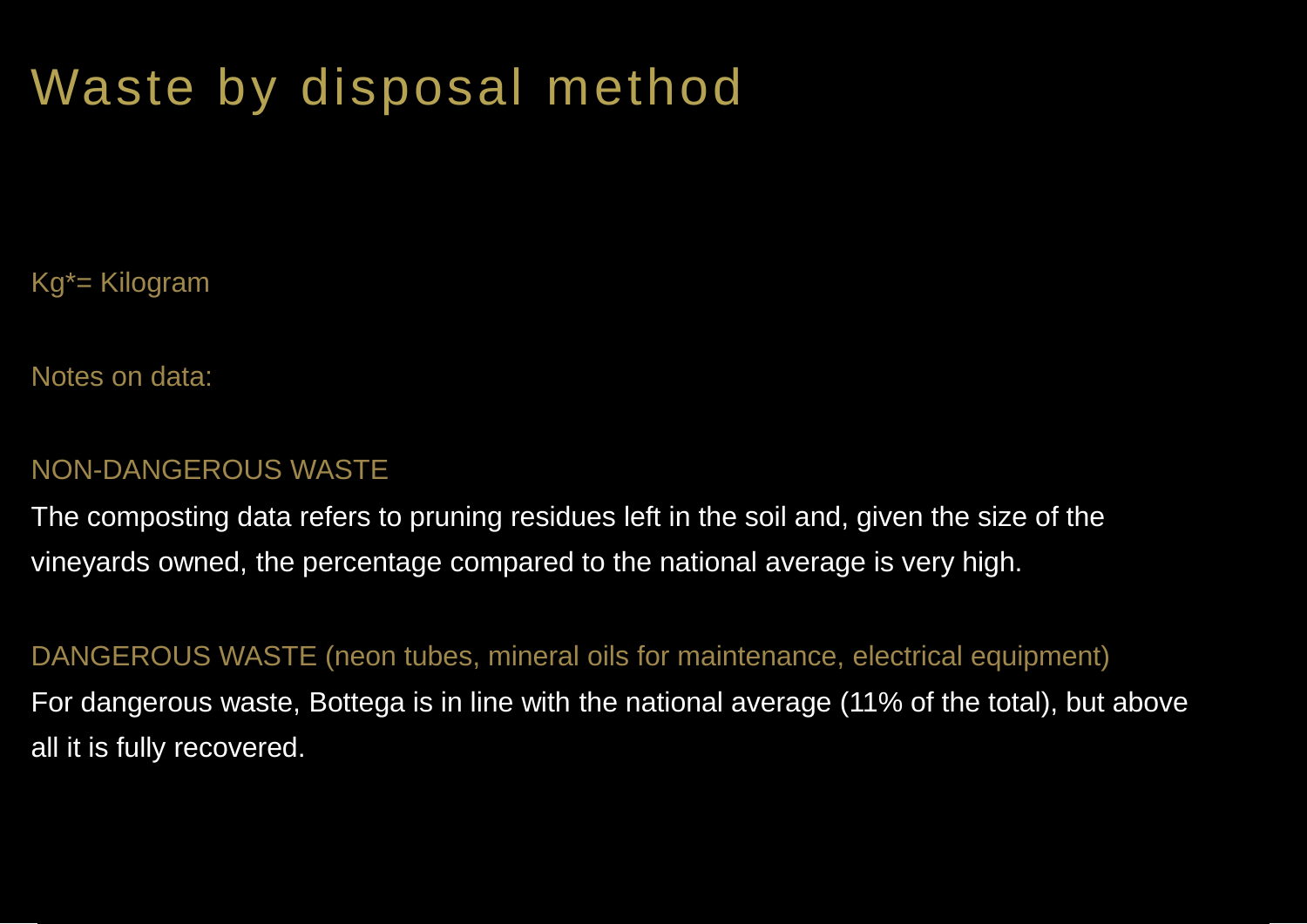### Employees (professional category / age) Bottega is in line with the National average

| <b>BOTTEGA SPA</b> |                  |      | 2019            |       |                 |               | 2018           |      |                 |       |                           |       |
|--------------------|------------------|------|-----------------|-------|-----------------|---------------|----------------|------|-----------------|-------|---------------------------|-------|
|                    | N°Emp.<br>$30$   | %    | N°Emp.<br>30-50 | %     | N°Emp.<br>$>50$ | $\frac{9}{6}$ | N°Emp.<br>$30$ | %    | N°Emp.<br>30-50 | %     | $N^{\circ}$ Emp.<br>$>50$ | %     |
| <b>Directors</b>   | $\boldsymbol{0}$ | 0,0% | $\mathbf{1}$    | 0,7%  | $\mathbf{1}$    | 0,7%          | $\mathbf{0}$   | 0,0% | $\mathbf 0$     | 0,0%  | $\mathbf{1}$              | 0,7%  |
| <b>Executives</b>  | $\overline{0}$   | 0,0% | $\overline{0}$  | 0,0%  | $\overline{3}$  | 2,0%          | $\overline{0}$ | 0,0% | $\overline{0}$  | 0,0%  | $\overline{4}$            | 2,6%  |
| <b>Employees</b>   | 11               | 7,2% | 55              | 35,9% | 24              | 15,7%         | 12             | 7,9% | 59              | 39,1% | 19                        | 12,6% |
| <b>Worker</b>      | $\overline{7}$   | 4,6% | 39              | 25,5% | 12              | 7,8%          | 9              | 6,0% | 35              | 23,2% | 12                        | 7,9%  |
| <b>TOTAL</b>       | 18               |      | 95              |       | 40              |               | 21             |      | 94              |       | 36                        |       |
|                    | 2019             |      |                 |       |                 |               | 2018           |      |                 |       |                           |       |
| <b>ASSODISTIL</b>  | N°Emp.<br>$30$   | %    | N°Emp.<br>30-50 | %     | N°Emp.<br>$>50$ | %             | N°Emp.<br>$30$ | %    | N°Emp.<br>30-50 | %     | N°Emp.<br>$>50$           | %     |
| <b>Directors</b>   | $\mathbf{0}$     | 0,0% | 5               | 0,8%  | 16              | 2,4%          | $\overline{0}$ | 0,0% | 5               | 0,8%  | 14                        | 2,2%  |
| <b>Executives</b>  | $\mathbf 0$      | 0,0% | 9               | 1,4%  | 15              | 2,3%          | $\overline{0}$ | 0,0% | 8               | 1,2%  | 16                        | 2,5%  |
| <b>Employees</b>   | 44               | 6,7% | 143             | 21,7% | 58              | 8,8%          | 42             | 6,5% | 148             | 23,1% | 54                        | 8,4%  |
| <b>Worker</b>      | 63               | 9,6% | 191             | 29,0% | 115             | 17,5%         | 60             | 9,3% | 170             | 26,5% | 125                       | 19,5% |
| <b>TOTAL</b>       | 107              |      | 348             |       | 204             |               | 102            |      | 331             |       | 209                       |       |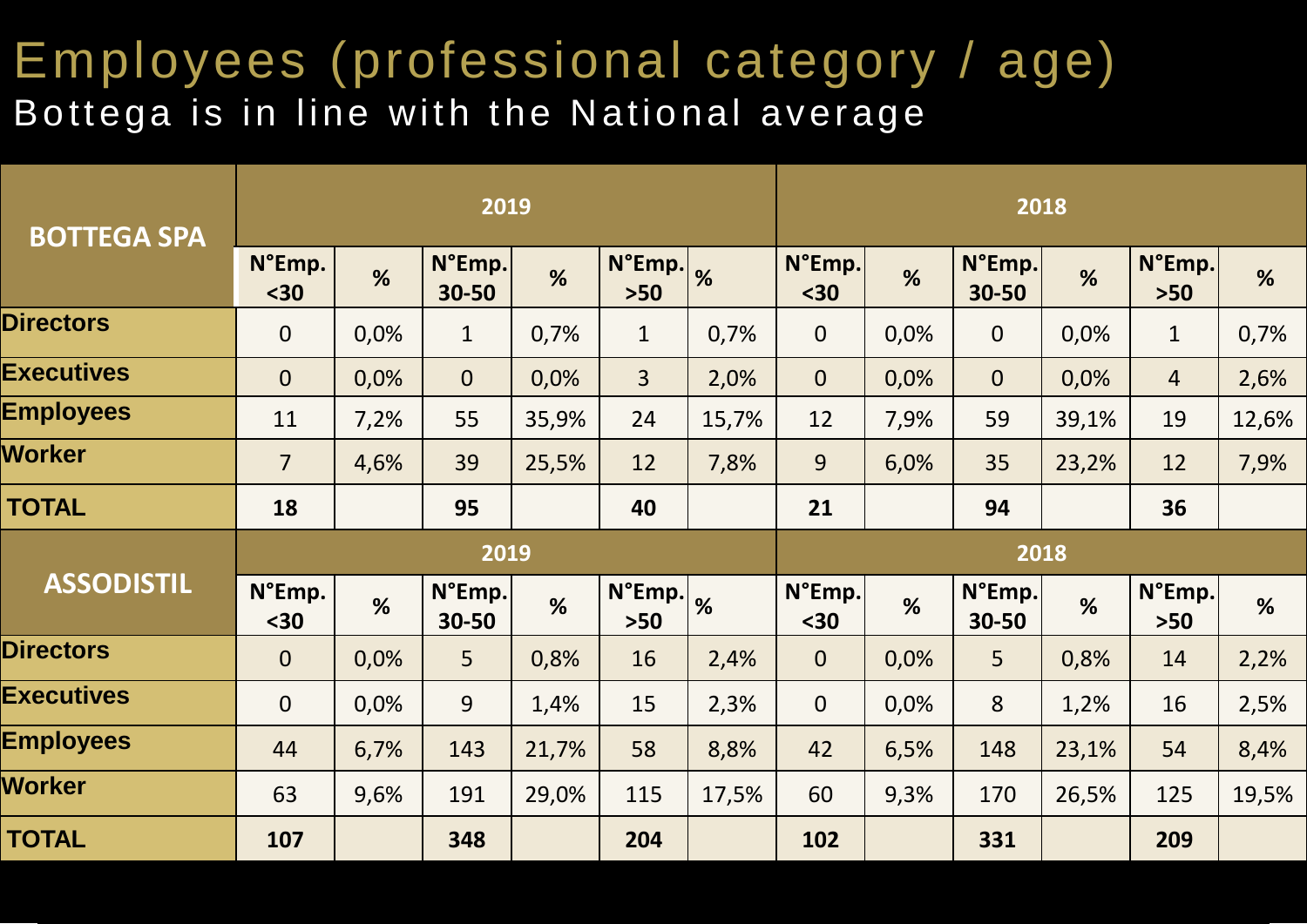# Employees (professional category/ age)

#### Notes on data:

Bottega is basically in line with the national average in the distribution of staff by age group.

The proportion of employees over 30 and 50 years of age rises slightly, probably due to a greater articulation of the business compared to the others (it should be remembered that all the data refer to the Bottega company as a whole, i.e. both the part that produces spirits and that relating to wines and sparkling wines, while the other associates are less diversified; some are even almost single-product).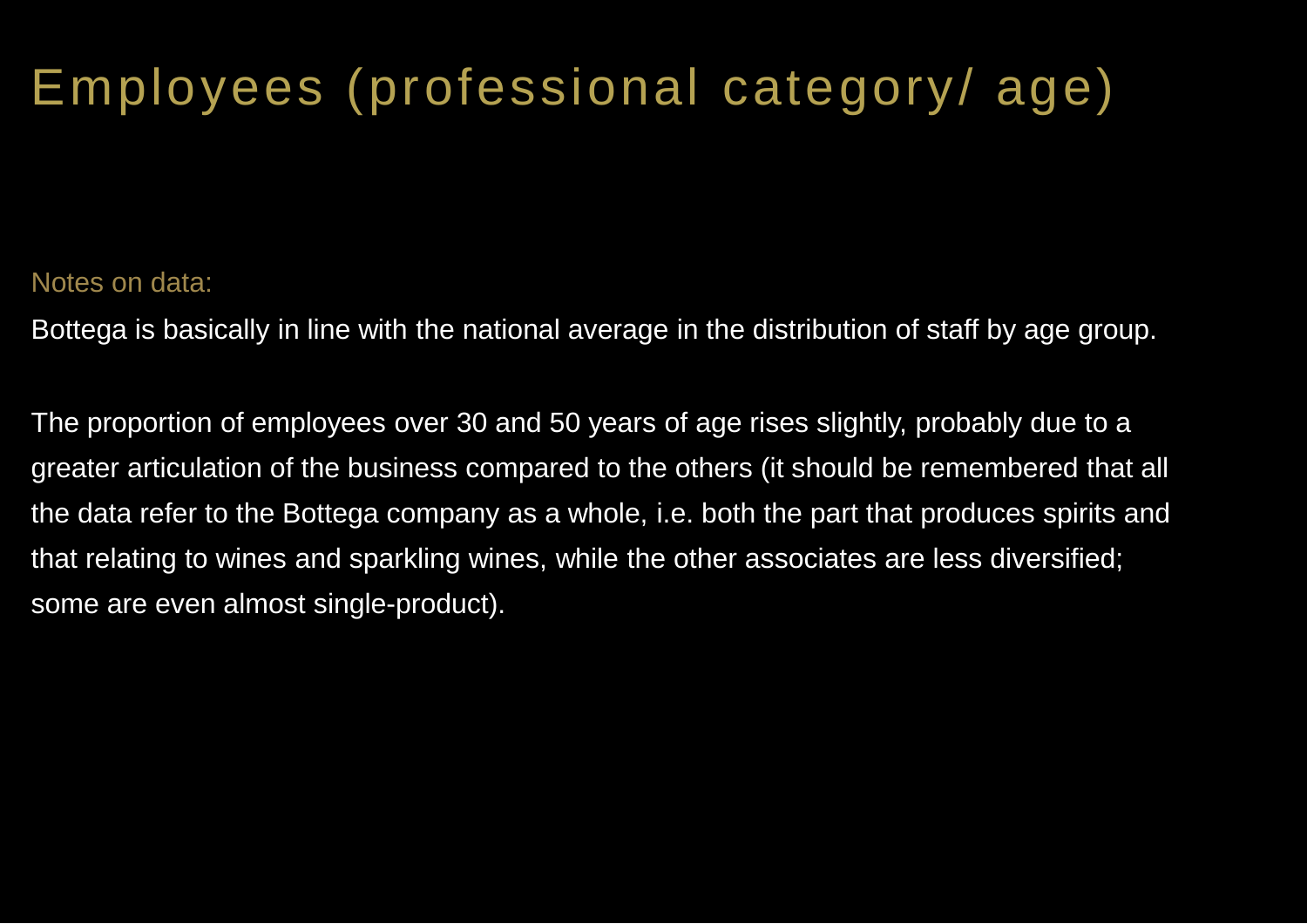### Employees (professional category / genre) Bottega is in line with the National average

| <b>BOTTEGA SPA</b> |                |       | 2019           |       |                |                  |       | 2018           |       |                |
|--------------------|----------------|-------|----------------|-------|----------------|------------------|-------|----------------|-------|----------------|
|                    | <b>Women</b>   | %     | <b>Men</b>     | %     | <b>Total</b>   | <b>Women</b>     | %     | <b>Men</b>     | %     | <b>Total</b>   |
| <b>Directors</b>   | $\overline{0}$ | 0,0%  | $\overline{2}$ | 1,3%  | $\overline{2}$ | $\boldsymbol{0}$ | 0,0%  | $\mathbf{1}$   | 0,7%  | $\mathbf{1}$   |
| <b>Executives</b>  | $\overline{0}$ | 0,0%  | 3              | 2,0%  | $\overline{3}$ | $\mathbf{1}$     | 0,7%  | $\overline{3}$ | 2,0%  | $\overline{4}$ |
| <b>Employees</b>   | 60             | 39,2% | 30             | 19,6% | 90             | 61               | 40,4% | 29             | 19,2% | 90             |
| <b>Worker</b>      | 15             | 9,8%  | 43             | 28,1% | 58             | 16               | 10,6% | 40             | 26,5% | 56             |
| <b>TOTAL</b>       | 75             |       | 78             |       | 153            | 78               |       | 73             |       | 151            |
|                    |                |       |                |       |                |                  |       |                |       |                |
|                    |                |       | 2019           |       |                |                  |       | 2018           |       |                |
| <b>ASSODISTIL</b>  | <b>Women</b>   | %     | <b>Men</b>     | %     | <b>Total</b>   | Women            | %     | <b>Men</b>     | %     | <b>Total</b>   |
| <b>Directors</b>   | $\overline{4}$ | 0,6%  | 17             | 2,6%  | 21             | $\overline{4}$   | 0,6%  | 15             | 2,3%  | 19             |
| <b>Executives</b>  | $\mathbf{1}$   | 0,2%  | 23             | 3,5%  | 24             | $\overline{2}$   | 0,3%  | 22             | 3,4%  | 24             |
| <b>Employees</b>   | 141            | 21,4% | 104            | 15,8% | 245            | 139              | 21,7% | 105            | 16,4% | 244            |
| <b>Worker</b>      | 35             | 5,3%  | 334            | 50,7% | 369            | 39               | 6,1%  | 316            | 49,2% | 355            |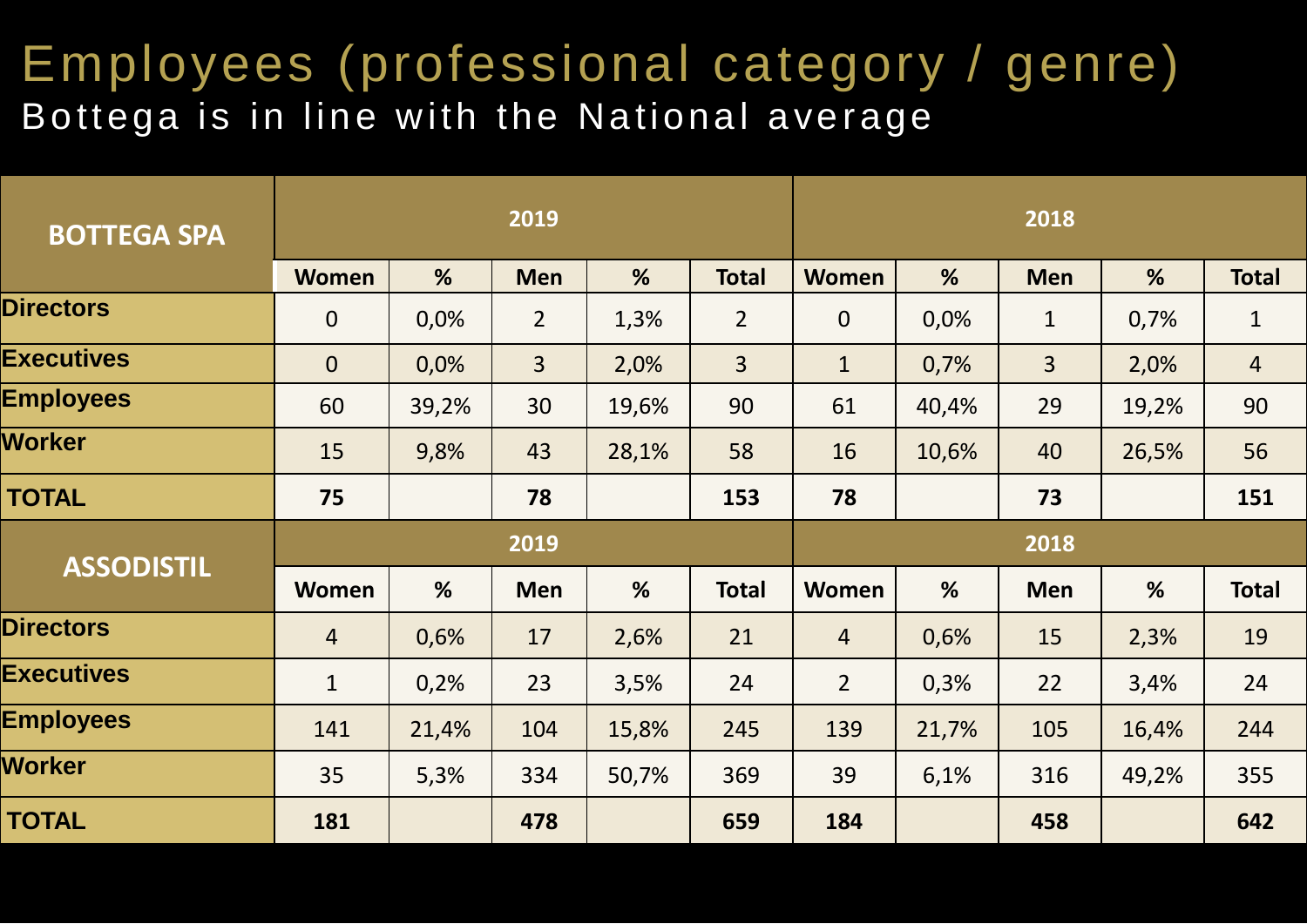# COMPARISON TABLES Employees (professional category/ genre)

#### Note sui dati:

The higher presence of female employees, compared to the national average, is probably due to the widespread organisation of the sales force, where the majority of employees are female.

The proportion in the blue collar category is also higher, due to the consistent presence of women in the production departments, especially in the liquor factory.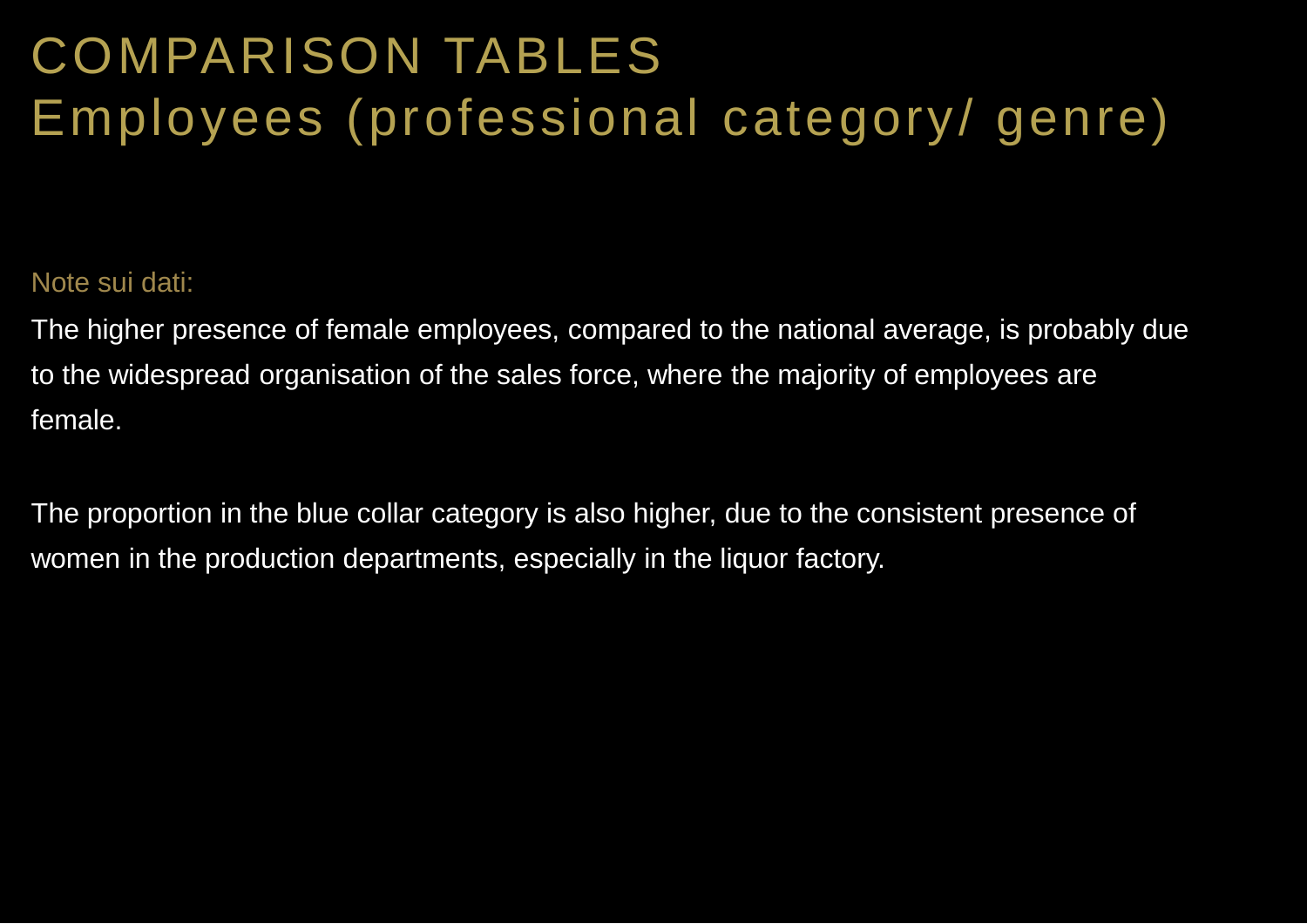## FINAL CONSIDERATIONS

The sustainability report drawn up by Assodistil showed that the main features of Bottega are:

- **CO2 EMISSIONS:** Bottega's direct CO2 emissions are **88% lower** than the industry average
- **ELECTRICITY**: Bottega **only** buys certified electricity from **fully renewable sources**
- **WATER**: Bottega uses **non-potable groundwater**
- **WASTE**: Non-dangerous waste is converted into compost, while dangerous waste is 100% recovered.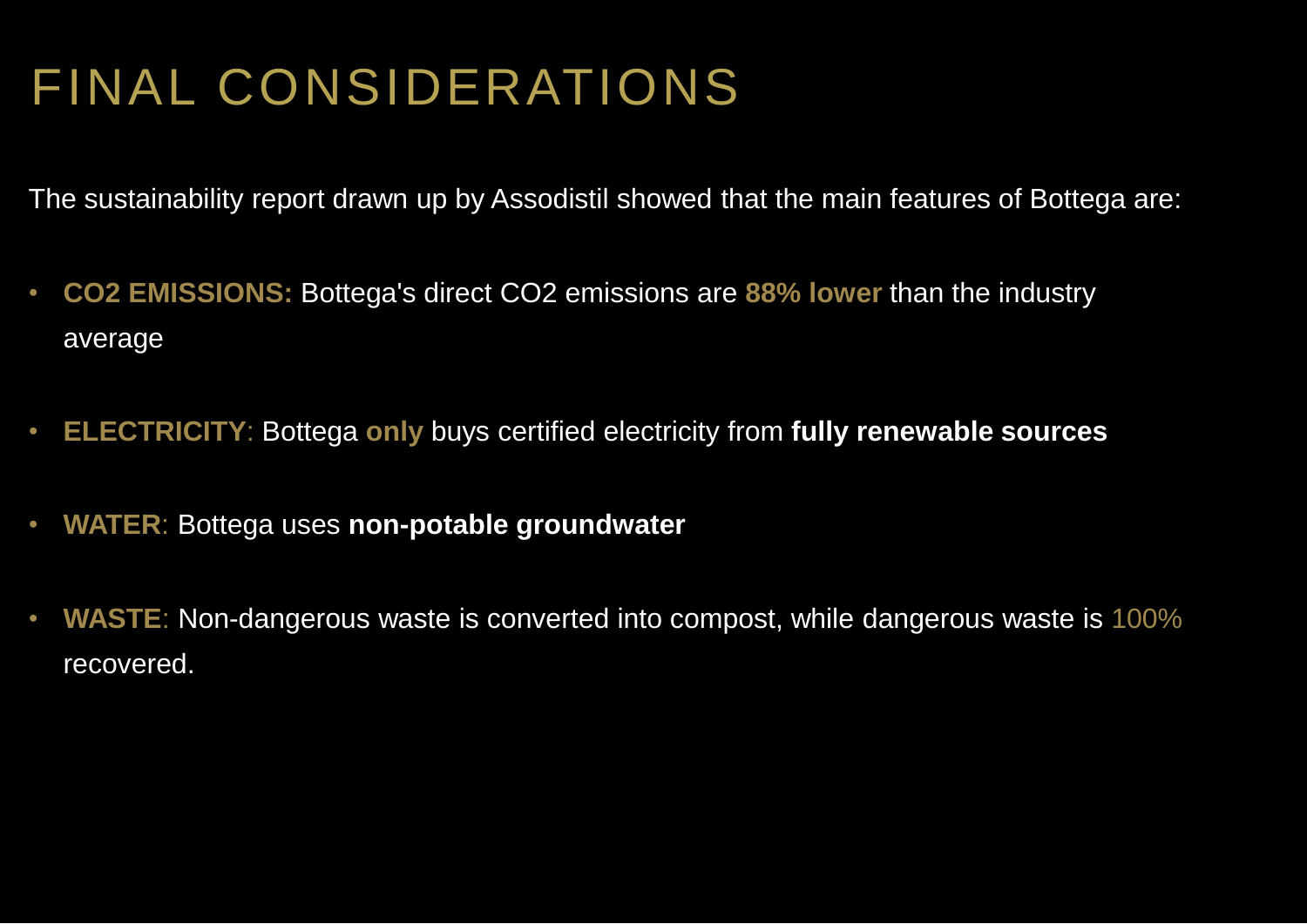### NEW INVESTMENTS MARCH 2021

- NEW OSMOSIS SYSTEM FOR DEMINERALISATION
- NEW OXYGENATION SYSTEM FOR THE PURIFIER

These two new investments will further reduce potable water consumption **By 15%**